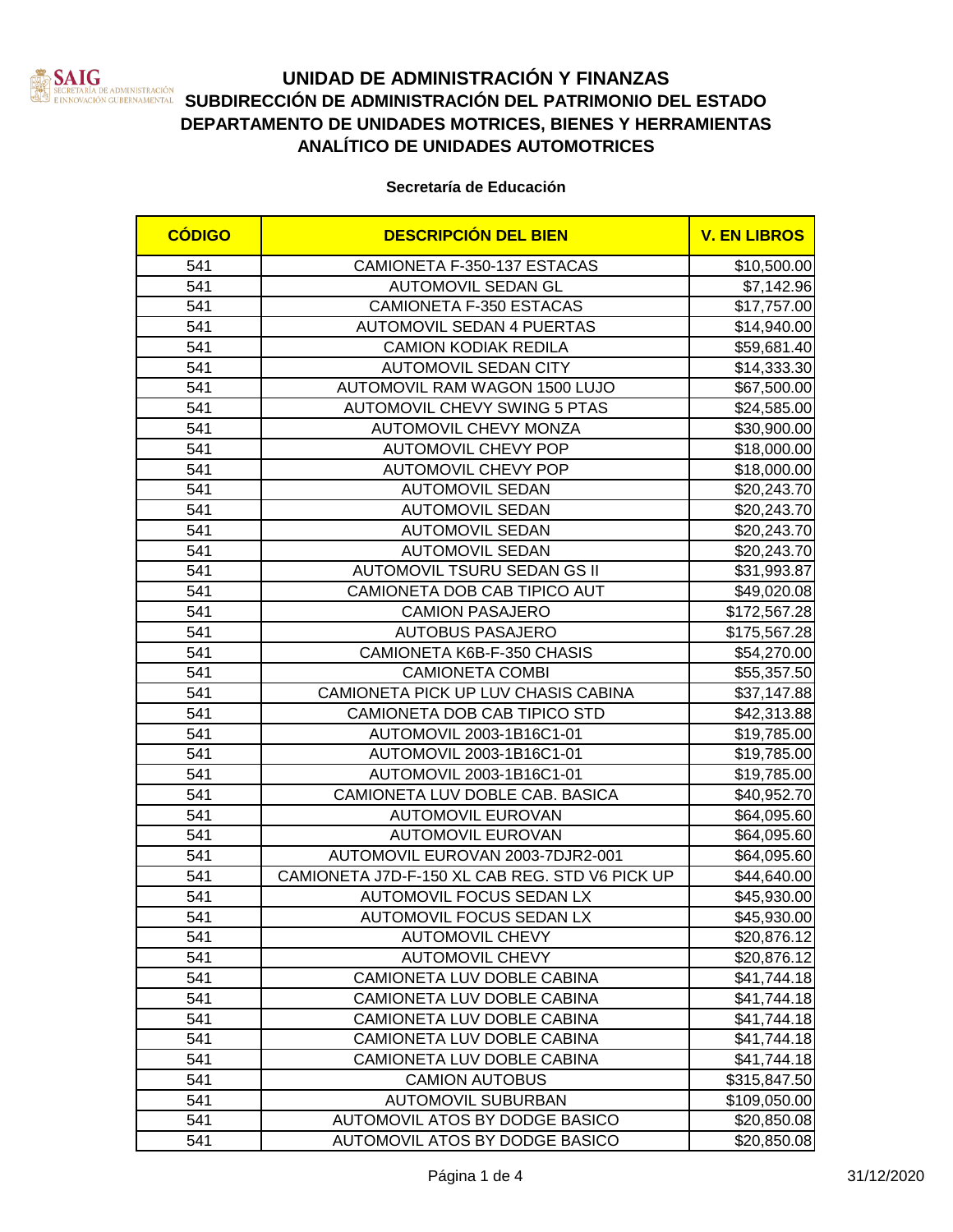

## **UNIDAD DE ADMINISTRACIÓN Y FINANZAS SUBDIRECCIÓN DE ADMINISTRACIÓN DEL PATRIMONIO DEL ESTADO DEPARTAMENTO DE UNIDADES MOTRICES, BIENES Y HERRAMIENTAS ANALÍTICO DE UNIDADES AUTOMOTRICES**

### **Secretaría de Educación**

| <b>CÓDIGO</b> | <b>DESCRIPCIÓN DEL BIEN</b>                | <b>V. EN LIBROS</b> |
|---------------|--------------------------------------------|---------------------|
| 541           | <b>AUTOMOVIL ATOS</b>                      | \$20,850.08]        |
| 541           | <b>AUTOMOVIL EUROVAN</b>                   | \$66,963.60         |
| 541           | CAMIONETA LUV DOBLE CABINA                 | \$39,298.17         |
| 541           | CAMIONETA LUV DOBLE CABINA                 | \$39,298.17         |
| 541           | AUTOMOVIL ATOS BY DODGE BASICO             | \$20,850.08         |
| 541           | <b>CAMIONETA RAM 1500</b>                  | \$59,685.00         |
| 541           | AUTOMOVIL EUROVAN 2004-7DJ1R2-003          | \$68,685.60         |
| 541           | CAMIONETA LUV DOBLE CABINA                 | \$39,716.93         |
| 541           | CAMIONETA LUV DOBLE CABINA                 | \$43,635.00         |
| 541           | CAMIONETA LUV DOBLE CABINA                 | \$43,635.00         |
| 541           | AUTOMOVIL T4-FIESTA 5 PTAS. FIRST A/C 1.6L | \$29,160.00         |
| 541           | AUTOMOVIL T4-FIESTA 5 PTAS. FIRST A/C 1.6L | \$29,160.00         |
| 541           | <b>AUTOMOVIL FIESTA</b>                    | \$29,160.00         |
| 541           | CAMIONETA K6B-F-350 ESTACAS STD V6         | \$56,910.00         |
| 541           | CAMIONETA K6B-F-350 ESTACAS STD V8         | \$56,910.00         |
| 541           | CAMIONETA K6B-F-350 ESTACAS STD V8         | \$56,910.00         |
| 541           | CAMIONETA K6B-F-350 ESTACAS STD V8         | \$56,910.00         |
| 541           | CAMIONETA K6B-F-350 ESTACAS STD V8         | \$56,910.00         |
| 541           | CAMIONETA K6B-F-350 ESTACAS STD V8         | \$56,910.00         |
| 541           | CAMIONETA K6B-F-350 ESTACAS STD V8         | \$56,910.00         |
| 541           | CAMIONETA K6B-F-350 ESTACAS STD V8         | \$56,910.00         |
| 541           | <b>AUTOMOVIL NEON</b>                      | \$41,700.00         |
| 541           | CAMIONETA LUV D/C                          | \$43,635.00         |
| 541           | <b>AUTOMOVIL TSURU GSI</b>                 | \$26,610.00         |
| 541           | CAMIONETA DOB CAB TIP. STD DH              | \$45,210.00         |
| 541           | CAMIONETA DOB CAB TIP. STD DH              | \$45,210.00         |
| 541           | <b>CAMION AUTOBUS</b>                      | \$209,781.81        |
| 541           | <b>AUTOMOVIL CHEVY</b>                     | \$29,983.07         |
| 541           | CAMIONETA DOB CAB TIP. STD DH              | \$44,970.00         |
| 541           | CAMIONETA SILVERADO 1500 CABINA REGULAR    | \$56,385.90         |
| 541           | <b>AUTOMOVIL CHEVY</b>                     | \$28,657.80         |
| 541           | CAMIONETA COURIER 4X2 XL                   | \$37,260.00         |
| 541           | AUTOMOVIL FIESTA 5 PTAS. FIRST A C         | \$32,910.00         |
| 541           | CAMIONETA LUV DOBLE CABINA LUJO            | \$46,396.64         |
| 541           | <b>AUTOMOVIL EXPRESS VAN</b>               | \$83,605.15         |
| 541           | <b>AUTOMOVIL CHEVY</b>                     | \$30,646.50         |
| 541           | <b>CAMIONETA PICK-UP</b>                   | \$58,050.00         |
| 541           | <b>AUTOMOVIL VOYAGER</b>                   | \$62,970.00         |
| 541           | <b>CAMIONETA RANGER CREW CAB</b>           | \$49,080.00         |
| 541           | CAMIONETA RANGER CREW CAB                  | \$49,080.00         |
| 541           | CAMIONETA RANGER CREW CAB                  | \$49,080.00         |
| 541           | CAMIONETA RANGER CREW CAB                  | \$49,080.00         |
| 541           | <b>AUTOMOVIL TSURU GSI</b>                 | \$31,970.40         |
| 541           | <b>AUTOMOVIL TSURU GSI</b>                 | \$31,970.40         |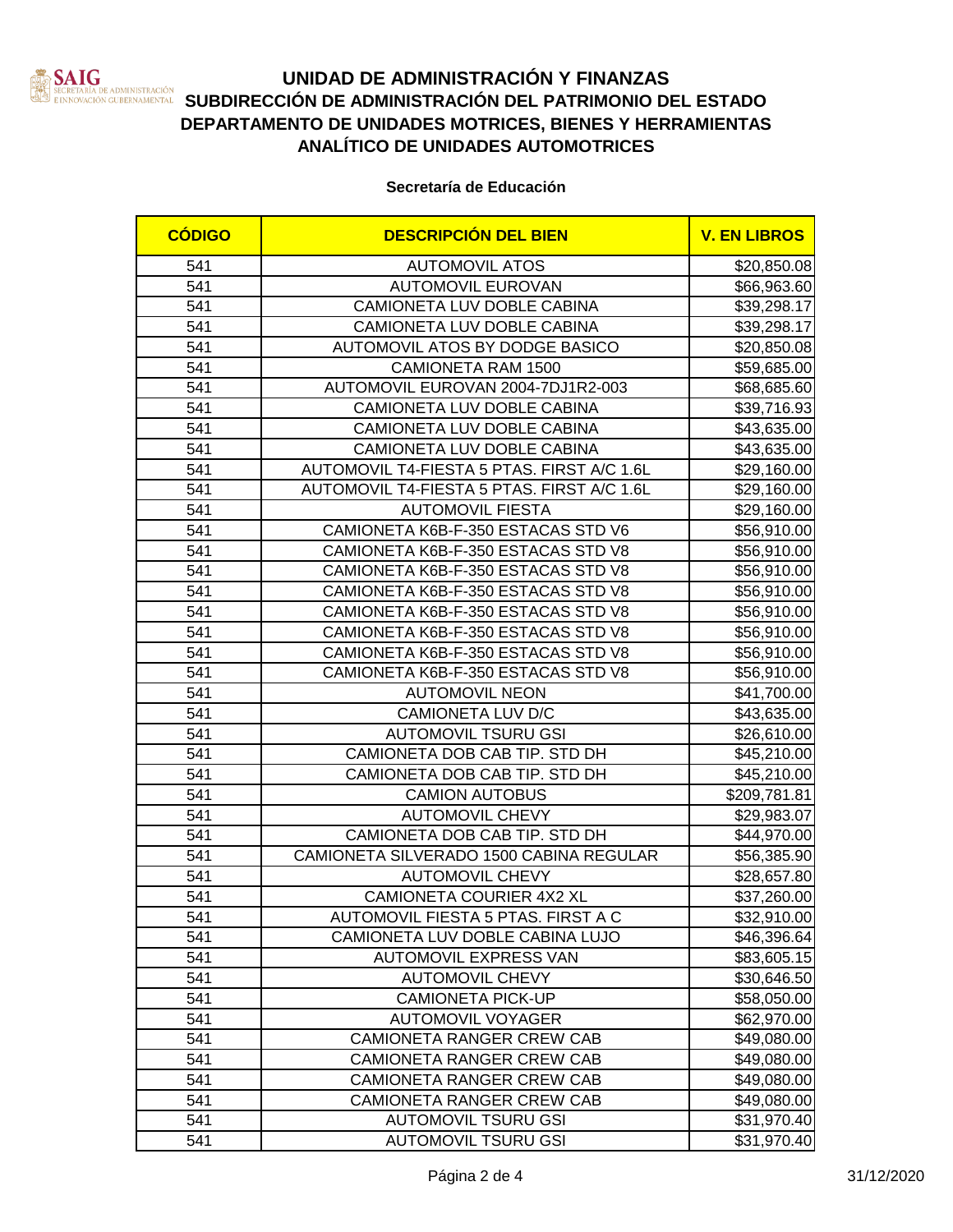

# **UNIDAD DE ADMINISTRACIÓN Y FINANZAS SATIVE DE ADMINISTRACIÓN SUBDIRECCIÓN DE ADMINISTRACIÓN DEL PATRIMONIO DEL ESTADO**<br>Innovación qubernamental SUBDIRECCIÓN DE ADMINISTRACIÓN DEL PATRIMONIO DEL ESTADO **DEPARTAMENTO DE UNIDADES MOTRICES, BIENES Y HERRAMIENTAS ANALÍTICO DE UNIDADES AUTOMOTRICES**

### **Secretaría de Educación**

| <b>CÓDIGO</b> | <b>DESCRIPCIÓN DEL BIEN</b>      | <b>V. EN LIBROS</b> |
|---------------|----------------------------------|---------------------|
| 541           | <b>AUTOMOVIL TSURU GSI</b>       | \$31,970.40         |
| 541           | <b>AUTOMOVIL TSURU GSI</b>       | \$31,970.40         |
| 541           | <b>AUTOMOVIL TSURU GSI</b>       | \$31,970.40         |
| 541           | <b>AUTOMOVIL CHEVY</b>           | \$28,799.40         |
| 541           | <b>AUTOMOVIL CHEVY</b>           | \$32,011.50         |
| 541           | <b>AUTOMOVIL CHEVY</b>           | \$32,011.50         |
| 541           | <b>AUTOMOVIL SUBURBAN</b>        | \$166,500.00        |
| 541           | <b>CAMIONETA HIACE</b>           | \$92,794.13         |
| 541           | CAMIONETA CHASIS CAB T/M D/H     | \$50,880.00         |
| 541           | CAMIONETA CHASIS CAB T/M D/H     | \$50,880.00         |
| 541           | <b>CAMIONETA REDILAS</b>         | \$55,380.02         |
| 541           | <b>AUTOMOVIL TSURU GS II</b>     | \$42,630.00         |
| 541           | <b>AUTOMOVIL TSURU GS II</b>     | \$42,630.00         |
| 541           | <b>AUTOMOVIL TSURU GS II</b>     | \$42,630.00         |
| 541           | <b>AUTOMOVIL TSURU GS II</b>     | \$38,430.00         |
| 541           | <b>AUTOMOVIL TSURU GS II</b>     | \$38,430.00         |
| 541           | <b>AUTOMOVIL TSURU GS II</b>     | \$42,630.00         |
| 541           | <b>AUTOMOVIL TSURU GS II</b>     | \$42,630.00         |
| 541           | <b>AUTOMOVIL TSURU GS II</b>     | \$38,430.00         |
| 541           | <b>AUTOMOVIL TSURU GS II</b>     | \$38,430.00         |
| 541           | CAMIONETA DOBLE CABINA           | \$59,340.00         |
| 541           | CAMIONETA DOBLE CABINA           | \$59,340.00         |
| 541           | <b>CAMIONETA DOBLE CABINA</b>    | \$53,910.00         |
| 541           | CAMIONETA DOBLE CABINA           | \$53,910.00         |
| 541           | <b>CAMIONETA ESTACAS</b>         | \$91,597.50         |
| 541           | <b>CAMIONETA ESTACAS</b>         | \$91,597.50         |
| 541           | <b>CAMIONETA PICK UP COURIER</b> | \$45,414.00         |
| 541           | <b>CAMIONETA PICK UP COURIER</b> | \$45,414.00         |
| 541           | CAMIONETA PICK UP COURIER        | \$45,414.00         |
| 541           | <b>CAMIONETA PICK UP COURIER</b> | \$45,414.00         |
| 541           | <b>CAMIONETA PICK UP COURIER</b> | \$45,414.00         |
| 541           | <b>CAMIONETA PICK UP COURIER</b> | \$45,414.00         |
| 541           | <b>CAMIONETA PICK UP COURIER</b> | \$45,414.00         |
| 541           | CAMIONETA DAKOTA SLT QUAD CAB    | \$68,370.00         |
| 541           | AUTOMOVIL AVANZA PREMIUM         | \$55,800.00         |
| 541           | AUTOMOVIL AVANZA PREMIUM         | \$55,800.00         |
| 541           | CAMIONETA PICK-UP CAB. IMEDIA    | \$102,590.40        |
| 541           | <b>CAMIONETA PICK-UP</b>         | \$88,500.00         |
| 541           | CAMIONETA ECOSPORT TREND         | \$84,000.00         |
| 549           | MOTOCICLETA DE TRABAJO           | \$4,770.00          |
| 549           | MOTOCICLETA DE TRABAJO           | \$6,870.00          |
| 541           | <b>AUTOMOVIL MATIZ</b>           | \$31,320.00         |
| 541           | AUTOMOVIL URVAN PASAJERO         | \$128,250.00        |
| 541           | AUTOMOVIL URVAN PASAJERO         | \$128,250.00        |